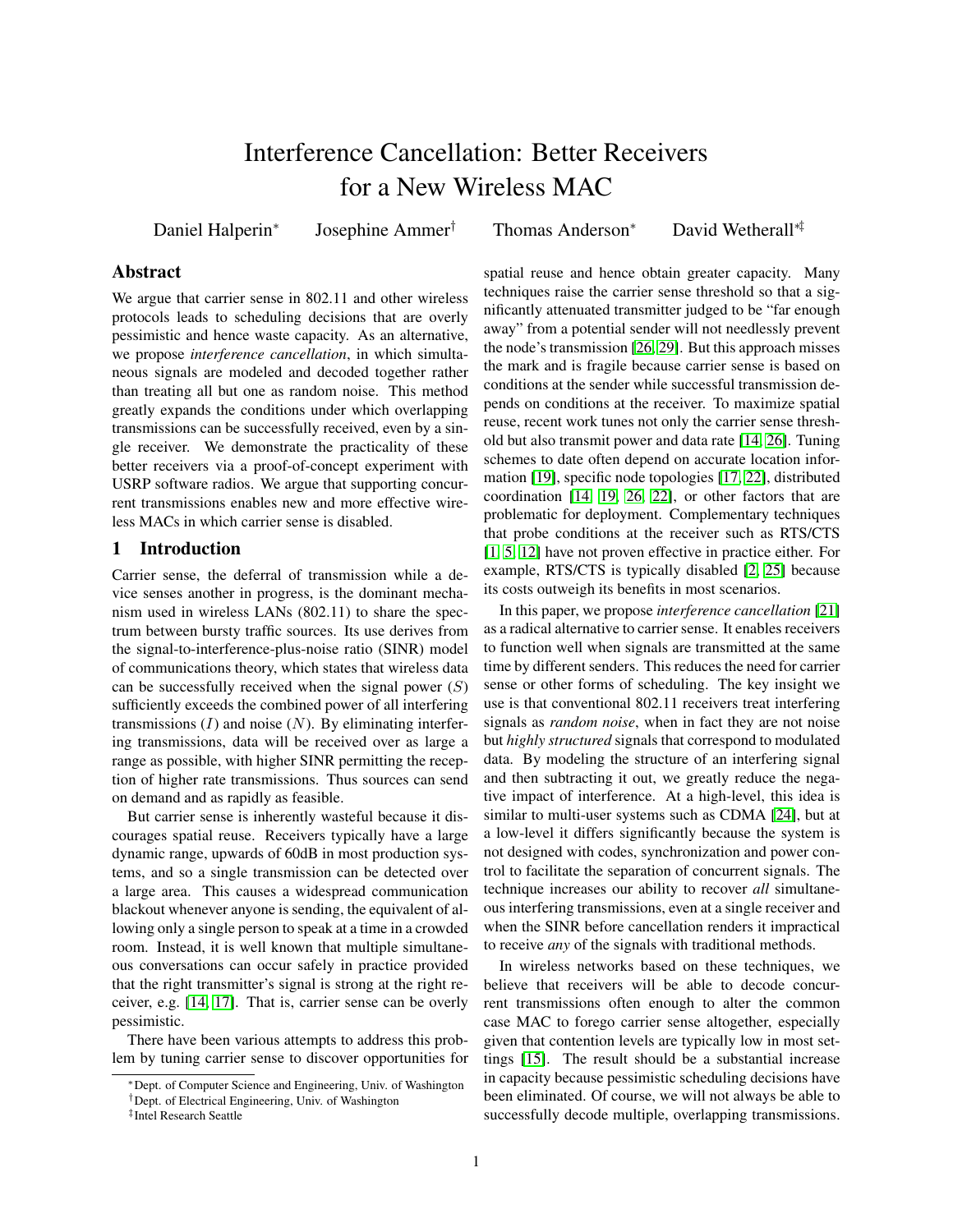But with mechanisms such as exponential backoff to handle exceptions, we will no longer be dependent on carrier sense. The limiting factor of our technique is no longer SINR, but  $k$ –SNR, the number of interfering signals  $k$  that can be received or factored out at a given noise level.

The rest of this paper is organized as follows. In Section [2,](#page-1-0) we explain a basic technique for interference cancellation and demonstrate its feasibility using USRP software radios. Then, in Section [3,](#page-3-0) we discuss the implications of interference cancellation for MAC design in 802.11 and emerging wireless systems. We discuss research challenges for deployment in Section [4](#page-4-0) and place our work in the context of the large corpus of existing research in Section [5.](#page-4-1) Finally, we conclude in Section [6](#page-5-14) with a discussion of the future research agenda that we propose.

## <span id="page-1-0"></span>2 Interference Cancellation

In this section we explain a method to model and cancel interference in simultaneous wireless transmissions.

### 2.1 Theoretical Background

Consider the signal  $R$  received containing two overlapping transmissions  $R_1$  and  $R_2$  which, due to the superposition principle, is simply the sum of the two transmissions, plus noise at the receiver:

$$
R(t) = R_1(t) + R_2(t) + n(t).
$$
 (1)

A received transmission  $R_i$ , converted to baseband from the center frequency  $f_c$  by analog frontend hardware, can be represented as

$$
R_i(t) = H * \qquad \qquad [\text{* is convolution}]
$$
  

$$
h * A(t) \cos[2\pi t(\gamma + f(t)) + \phi(t)], \quad (2)
$$

where  $A(t)$ ,  $f(t)$ , and  $\phi(t)$  are the respective amplitude, frequency, and phase shifts determined by the data being sent and the modulation scheme. Due to nonideal physical hardware oscillators that do not perfectly replicate  $f_c$ at both transmitter and receiver, conversion to baseband at the receiver will introduce a small frequency offset  $\gamma$ . Also, transmitters and receivers use matched pulse shaping filters  $h$  which distort the signal slightly to control spectral use for FCC regulations and to overcome intersymbol interference. Finally,  $H$  is the transfer function of the channel which includes effects such as attenuation, multipath, and Doppler shift.

Another common signal representation uses Euler's formulas to rewrite a signal  $A(t) \cos(2\pi(\gamma + f(t))t + \phi(t))$ after conversion to baseband as

$$
A(t)\cos(\Phi(t)) - jA(t)\sin(\Phi(t)), \tag{3}
$$

where  $\Phi(t) = 2\pi(\gamma + f(t))t + \phi(t)$  is the instantaneous phase of the baseband signal. We define  $I$  to be the real part of the signal (*In phase* with the original wave) and  $Q$  to be the imaginary part (at a  $\frac{\pi}{2}$  offset, or *Quadrature*).

We use this form to define modulations in terms of a "constellation" mapping bits into waveforms. For example, binary phase shift keying (BPSK) is a simple modulation scheme that maps a single bit b into a phase shift of  $b\pi$ , sending  $\langle 1 + 0j \rangle$  for  $b = 0$  or  $\langle -1 + 0j \rangle$  when  $b = 1$ . Symbol decoding is then in principle a simple task: using maximum likelihood detection, a receiver will decode a received sample to the closest point in the constellation after compensating for  $\gamma$ .

## 2.2 Interference Cancellation

We assume a communication system where  $f_c$ , the modulation scheme, and the transmitter's pulse shaping filter h are known. Additionally, we assume for simplicity that the channel  $H$  induces only attenuation and a phase shift related to the distance between transmitter and receiver, and that both are constant on the time-scale of a packet. We can exploit periods of isolated transmissions to estimate the average signal amplitude A and  $\gamma$  using standard synchronization techniques [\[16\]](#page-5-15), and more advanced techniques can determine these parameters even under in-terference.<sup>[1](#page-0-0)</sup> With all of this information and a received signal  $R_i$ , we can recreate the original signal  $S_i$ .

The estimates of these parameters for both  $R_1$  (with an  $m$ -symbol constellation) and  $R_2$  (with an n-symbol constellation) will yield a combined mn-symbol constellation that consists of all pairwise sums of points in the constellations of  $R_1$  and  $R_2$  (Figure [1\(](#page-2-0)c)). This joint constellation varies with time and the frequency offsets of each signal. We can decode both signals at once by mapping a received sample to a *pair of symbols* corresponding to the closest of the mn joint constellation points. This method will be effective as long as the space between the combined constellation points is greater than the noise level. Note that *nothing fundamentally limits us to decoding only two simultaneous signals*, and that for large  $mn[op...]$ , we may not need to explore the entire space.

Figure [1](#page-2-0) shows a simulated example of this technique using BPSK. Figure [1](#page-2-0) (a) shows the amplitude of received data where at first only  $S_1$  transmits,  $S_2$  begins to send at  $t = 500$  and both signals are received, and then at  $t = 1000 S_1$  stops sending and  $S_2$  transmits alone. Plots (b), (c), and (d) each display a scatterplot of the values that might be sampled at a specific time during the transmission, in the complex plane. (The relative orientation of the two pairs will vary with time due to different values of  $\gamma$ .) Parts (b) and (d) show symbols received under noise in the constellations of  $S_1$  and  $S_2$ , and in (c) we see the joint constellation consisting of four clusters for the four possible values sent by  $S_1$  and  $S_2$ . In the case shown, a simple detector may work most of the time, even in the presence of interference; by modeling the two signals explicitly, we can reduce the bit error rate to result in a practical system.

<sup>&</sup>lt;sup>1</sup>For example, see Katti et al. [\[13\]](#page-5-16) for a method to estimate  $\overline{A}$ .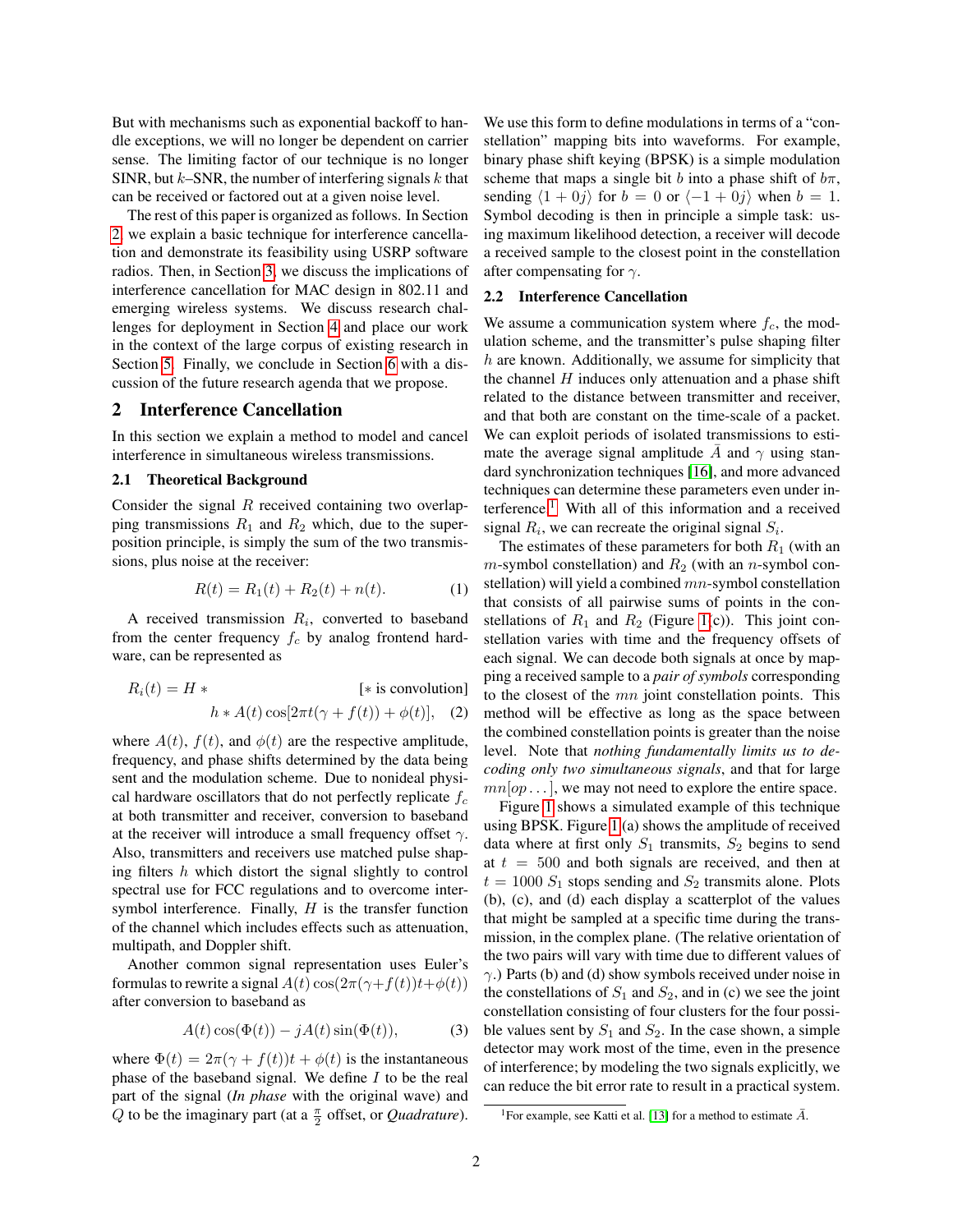

<span id="page-2-0"></span>Figure 1: Synthetic illustration of interference cancellation. The (a) amplitude of the received data enables us to differentiate the received samples as  $S_1$  sending for  $t \in [0, 1000]$  and  $S_2$  during [500, 1500]. Scatterplots (b), (c), and (d) show noisy constellations in I/Q format at one particular time instant each, during periods without interference (b and d) and combined (c). (In general, the relative angle of the constellations will vary.) A simple detector aware of only one signal may decode many bits correctly if locked onto the strong signal, but modeling the two signals explicitly allows us to decode the four clusters in (c) correctly for both signals.

#### 2.3 Proof of Concept

We have demonstrated the practicality of interference cancellation using the Universal Software Radio Peripheral [\[7\]](#page-5-17) with the GNU Radio libraries [\[8\]](#page-5-18). In a threenode USRP testbed, two nodes  $S_1$  and  $S_2$  sent DBPSKencoded random frames at a low data rate (125kbps) with a short random interval between sends, while a third receiver node sampling at  $8 \times$  the symbol rate (1MHz) logged the raw measured electromagnetic waves. We then replayed the stored signals with a detector using standard techniques<sup>[2](#page-0-0)</sup> and a detector employing interference cancellation. This allows for a fair, reproducible comparison between the two detection methods.

Each node sent 1000 packets with 256-byte payloads including a 32-bit CRC. The stronger  $S_1$  had an SNR of 29.8 dB and the SNR of  $S_2$  is 25.9. In isolation, both senders will receive packets with high probability (respective packet error rates of 1.17e-10 and 5.8e-9). However, when both senders transmit the SINR of  $S_1$  is 3.4dB predicting a BER of 0.017 using the expected error perfor-mance for DBPSK [\[20\]](#page-5-19). Thus the transmissions of  $S_1$ will not succeed (probability of success is 4.2e-15 if the packets completely overlap) when  $S_2$  interferes.

Table [1](#page-2-1) shows the results of our simple experiment. Of 2000 packets transmitted, 398 experienced no interference and were received by both detectors. The simple detector synchronized on (successfully decoded the header of) the first packet in 91.5% (733/801) of collisions but the joint detector locked onto 86.3% (1383/1602) of *both* packets involved in collision, illustrating that with joint detection, synchronization can be achieved even under interference.

Note that none of  $S_2$ 's interfered-with packets passed the CRC check, and only 42 (5.2%) of  $S_1$ 's did. Interference cancellation received 137 (17.1%) of  $S_2$ 's packets and 483 (60.3%) of  $S_1$ 's under interference. This alone is

|                                 | Traditional | <b>Interference</b> |
|---------------------------------|-------------|---------------------|
|                                 | Receiver    | <b>Cancellation</b> |
| Total packets:                  | 2000        |                     |
| Isolated transmissions:         | 398         |                     |
| Collisions:                     | 801         |                     |
| Of 1602 Interfered-With Packets |             |                     |
| Packets synchronized:           | 733         | 1383                |
| $S_1$ :                         | 369         | 731                 |
| $S_2$ :                         | 364         | 652                 |
| BER (sync packets):             | 0.0897      | 0.0200              |
| $S_1$ :                         | 0.0038      | 0.0070              |
| $S_2$ :                         | 0.1768      | 0.0346              |
| Correct bits (in pkts):         | 667.2       | 1355.3              |
| $S_1$ :                         | 367.6       | 725.9               |
| $S_2$ :                         | 299.6       | 629.4               |
| Total CRC pass:                 | 42          | 620                 |
| $S_1$ :                         | 42          | 483                 |
| $S_2$ :                         | $\Omega$    | 137                 |
| CRC pass 0.5% FEC:              | 266         | 1139                |
| $S_1$ :                         | 266         | 694                 |
| $S_2$ :                         | 0           | 445                 |

<span id="page-2-1"></span>Table 1: Table of reception rates

not enough to improve performance over a single sender, but even 0.5% FEC (10 errors in 2048 bits!) dramatically improves recovery such that 71% (1139/1602) of the colliding packets are recovered. This is an increase of 42% over the single sender case, and suffices to demonstrate at least one realistic situation in which interference cancellation improves throughput.

### 2.4 Limitations

When would interference cancellation work? There are theoretical and practical limits that we address briefly here, leaving full quantification as future work.

To begin, consider two equal-amplitude, perfectly synchronized senders using the same modulation. When these senders transmit different symbols, the receiver has no means to distinguish which node sent which symbol – either possibility yields the same sample. Generally, there

<sup>&</sup>lt;sup>2</sup>As the default GNU Radio DBPSK detector has poor error performance, we re-implemented it for a more meaningful comparison.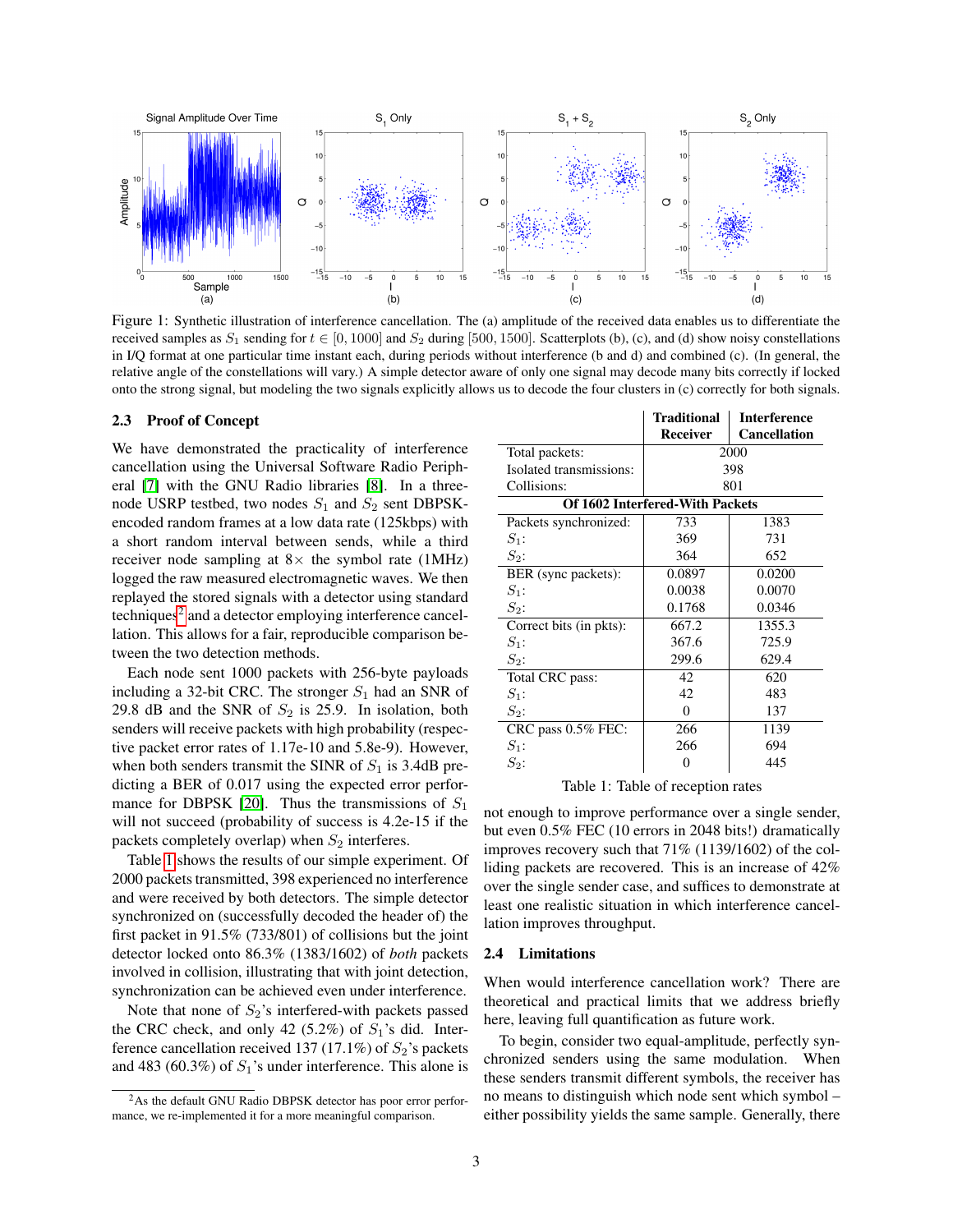can be many situations in which two points in the combined constellation can be the close together, leading to ambiguity in some of the decoded bits. The frequency offset  $\gamma$  causes the constellations to rotate relative to one another and prevents such synchronization from happening except through periodic alignment. The density of the combined constellation and the noise level determine how much ambiguity exists, and FEC can be used effectively to combat small amounts of unpreventable loss.

Practically, the sampled digitized signal processed by the receiver must contain sufficient information about all interfering signals to recover their bits. Precision can be lost in the digitization process as the analog signal is truncated; 10-bit digital samples cannot represent a signal that is a factor of 1024 weaker than the strongest interferer. However, modern analog-to-digital converters have sufficient precision to represent a large dynamic range. In addition, the automatic gain control (AGC) loop which normalizes signal amplitude before digitization must amplify an incoming signal to the right level such that both strong and weak interfering signals can be recognized and decoded.

## <span id="page-3-0"></span>3 Implications for MAC Design

We have introduced interference cancellation and demonstrated its feasibility with a proof of concept implementation. Note that using interference cancellation increases the total number of bits received at the cost of a higher BER compared to isolated transmissions, requiring a higher error correction rate to be robust to multiple receivers. An important question to consider is *Have we just exchanged a single fast link for multiple slow ones*?

Wireless radios in 802.11 operate many dB above the theoretical limits for information transfer – a limited set of data rates prevent the Shannon capacity from being achieved. Software radios and improved engineering techniques may lead to systems with dynamic bitrates able to operate closer to link capacity. However, we believe that even in such a future there will be a non-trivial link margin to permit packet synchronization, and for robustness to noise and fading (Intersil recommends an extra 30dB over the minimum SNR for  $10^{-6}$  BER [\[30\]](#page-5-20)). With multiple sender-receiver pairs, in a mesh or with multiple nearby APs, a transmission is unlikely to be exactly at the limit for an unintended receiver – and, the scenario where a receiver desires to receive only one of the packets requires a lower margin. These factors combine to imply that there is additional capacity which other devices can utilize to send concurrently  $-$  so we may exchange a single high capacity link for multiple slower links that combined carry more net information.

A second benefit of disabling carrier sense is that a major limiting factor in wireless performance is MAC overhead in terms of poor channel utilization – in 802.11, with one sender, the medium has been observed to be idle 70% of the time [\[15\]](#page-5-13). Even with multiple senders, using 1500-byte payloads (most wireless links will never exceed the TCP MTU), the maximum throughput of 802.11b "11Mbps" is actually 6.1Mbps and 802.11a's "54Mbps" rate reaches about 32Mbps [\[11\]](#page-5-21). Especially since contention is typically low [\[15\]](#page-5-13), a MAC that enables more airtime utilization in the common case could lead to a huge performance boost.

That brings us to the question of *What MAC should be used in a carrier sense free system*? A simple answer is: in the common case, none – let nodes send traffic as desired and use ACK-based binary exponential backoff for congestion control. For graceful recovery when interference cancellation fails, we supplement the basic backoff with mechanisms for a receiver to initiate backoff as well.

What are the concerns with this approach? One obvious concern is that a loud transmitter will drown out weaker senders due to limited precision as discussed in Section [2.](#page-1-0) To combat this, suppose that the receiver can detect a weak ongoing transmission, even if unable to decode that packet. Then it can delay ACKs to the strong transmitter or include in its ACK a "Request-to-Receive" (RTR) asking it to back off. Note that, in a way, this approximates a sort of "receiver sense." When the receiver cannot even detect the presence of this secondary signal, then there's not a clear solution other than embedding artificial backoff in the default protocol. On the other hand, if the loud transmitter is so much stronger than the weaker, perhaps the right solution is for it to send all its data at its fast data rate and then stop, compared to 802.11's packet-level sharing. The right definition of fairness in such imbalanced wireless congestion situations is a yet-unresolved question, but the ability of interference cancellation to support simultaneous slow and fast senders can help solve the slow sender bottleneck observed for example in networks with coexisting 802.11b and g devices [\[6\]](#page-5-22).

The opposite case is many weak transmitters, all just at the limits of the receiver's ability to successfully decode, interfering with each other. Again, evidence of low contention [\[15\]](#page-5-13) makes this scenario is unlikely, but in addition this is exactly the case for which exponential backoff is designed and should resolve to an efficient steady state.

The next question that follows is *How should this technology be deployed*? Unlike most other work [\[5,](#page-5-7) [13,](#page-5-16) [14,](#page-5-0) [19,](#page-5-4) [22,](#page-5-5) [27\]](#page-5-23) in this area that requires mesh networks, complex protocol modifications, and universal participation to realize its benefits, implementing interference cancellation techniques unilaterally at a single receiver will make it more robust. One key is that this technology fits directly into the access point usage model (as well as in the mesh network model) – only the hardware has to change. To switch the network over to carrier sense free operation, this technology can be deployed first at access points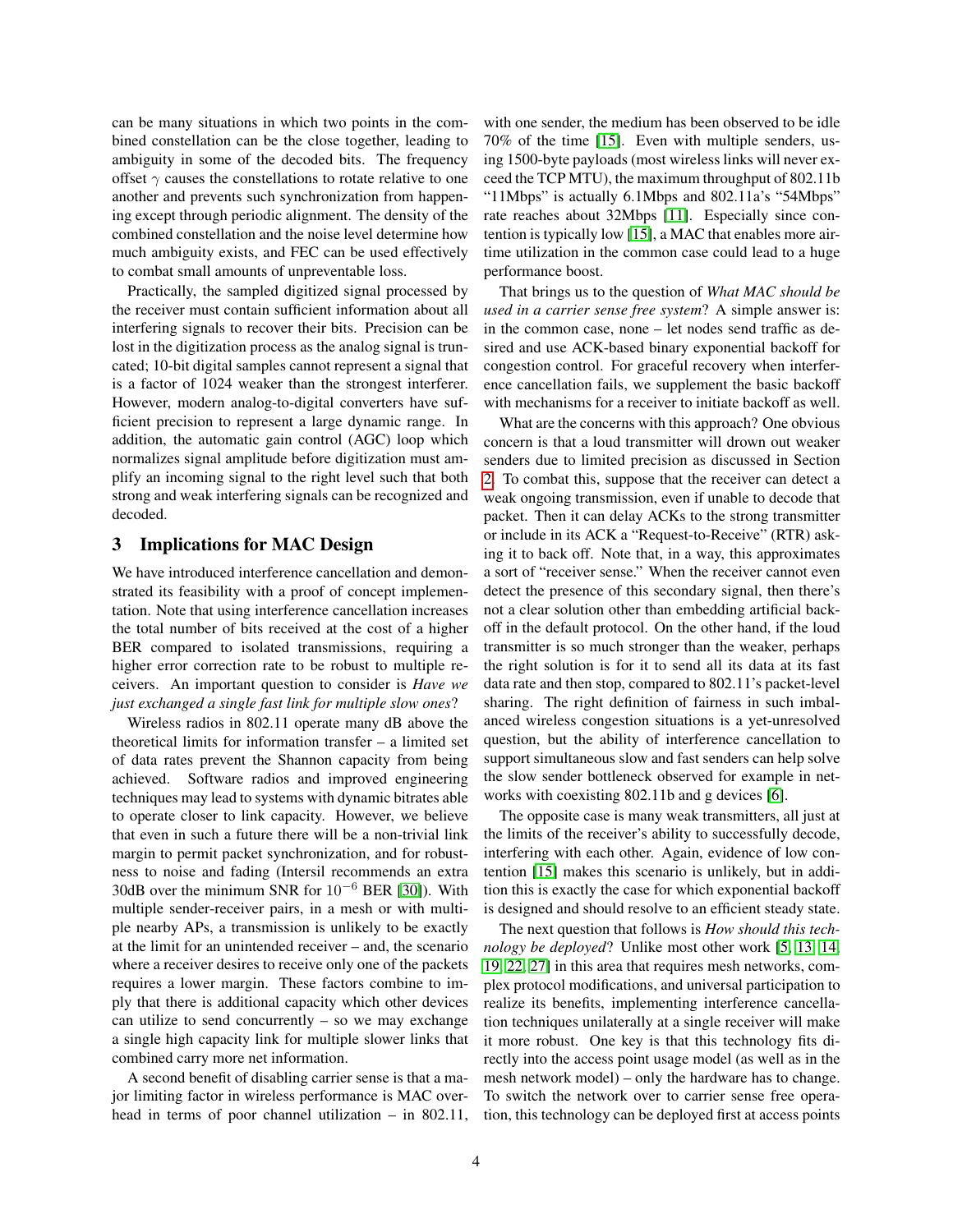and then in wireless NICs. An access point, as the central location through which all traffic must pass, will be able to recognize the presence of legacy clients and using delayed ACKs and RTR packets can force the nextgeneration clients into leaving room for legacy clients to communicate.

An important concern is *how interference cancellation will interact with more advanced technologies* as they become commercialized. The next generation of wireless will be marked by MIMO [\[3\]](#page-5-24), in which multiple antennas are used at both sender and receiver to transfer different simultaneous streams of data along the separate paths between pairs of antennas. However, the superposition principle applies to MIMO as well, and interference cancellation techniques are orthogonal to MIMO and will still apply when it is deployed.

An important part of the wireless future will be the coexistence of heterogeneous devices. Today Bluetooth, 802.11, 802.15.4 (e.g. Zigbee), RFID, and other devices such as cordless phones and microwaves all operate in the same part of the spectrum, but in practice there are adverse interactions in their interoperation [\[9\]](#page-5-25). We believe that the future of wireless will be marked by further heterogeneity in the ISM bands, and the systematic cancellation of interference will become critical for good performance in the presence of heterogeneous interfering devices.

#### <span id="page-4-0"></span>4 Challenges for Interference Cancellation

What research challenges do we face in realizing the potential of interference cancellation?

First, we need to understand when interference cancellation works and when it will not. In Section [2](#page-1-0) we presented a brief discussion of a few challenges, but in order to characterize the limits of its functionality in terms of complex modulations, required link margin, and robustness to multiple senders, comprehensive experimental evaluation will be required. Part of this work will including adapting signal processing algorithms (such as AGC and packet synchronization) that assume a single sender.

Secondly, how should the physical layer be defined to maximize recovery? For instance, some modulation schemes are better suited to concurrent transmissions than others, and it's not immediately clear which are optimally suited for our MAC. Rectangular QAM-16 and 16-PSK both carry 4 bits per symbol; 16-PSK has worse error performance in the single sender case [\[20\]](#page-5-19), but its joint constellation is less ambiguous. Other physical layer changes might include randomization on a sender's part to desynchronize its symbols from an interferer's.

Next we need to consider interactions with FEC and other error recovery techniques. Spreading and error correction will enhance joint detection by correcting wrong symbol decodings and lowering ambiguity by reducing the possible symbol combinations. As well, confidence information from maximum likelihood detection can be passed to higher-level error recovery systems such as PPR [\[10\]](#page-5-26) that take advantage of it.

Finally, how should the MAC work in detail? Our suggestions provide low overhead and maximum utilization in the common single-sender case, but the subtleties of when interference cancellation works will be important in designing a MAC to gracefully handle contentious environments. Additionally, understanding the right receiver methods for characterizing the channel, and for using channel feedback, must be researched.

### <span id="page-4-1"></span>5 Related Work

There is a large body of related work in the area of wireless communications. Many existing reception techniques [\[28\]](#page-5-27) use antenna arrays to enable the reception of multiple concurrent transmissions. In contrast, single antenna interference cancellation (SAIC) techniques like that described here work without an array and as such are deployable in a strict superset of the environments for which multi-array reception techniques are designed.

Interference cancellation [\[21\]](#page-5-11) is an example of blind signal separation (BSS) [\[4\]](#page-5-28), one of many techniques used for multi-user detection (MUD) [\[23\]](#page-5-29). At a high level, our proposal for utilizing it in wireless LANs is like this existing work, but differs substantially at a lower level. MUD work in CDMA [\[24\]](#page-5-12) networks exploits dedicated frequency bands and specific structure added to the overall system, e.g., different CDMA codes for different users, cells that separate areas of reception, and centralized node synchronization and power control. Work deploying SAIC [\[18\]](#page-5-30) has similarly focused on deployment on cell phones in GSM networks to enable them to isolate a transmission from a single cell tower. In contrast, nodes in our systems may all use the "same code," have varying frequency offsets with respect to one another, are uncoordinated and may be in networks that completely overlap in their coverage range. Operating in the ISM band, there is no central administrator controlling which devices use the band or that provides isolation and power control.

The details of interference cancellation are similar to but more general than recent work on analog network coding in which two signals are combined in a transmission and later separated [\[13,](#page-5-16) [27\]](#page-5-23). An important difference is that the information in one of the signals is known and then used to decode the other signal. In our case, neither signal is known before decoding. Katti et al. [\[13\]](#page-5-16) suggest that it would be possible to decode the stronger signal, if its SINR is sufficient, and then remove that signal and decode the weaker signal, but this proposal is less effective than the joint signal detection we use to receive even when standard techniques do not recover the stronger signal.

Finally, there is work on improving carrier sense. Mechanisms like RTS/CTS [\[12\]](#page-5-8) help in some corner cases